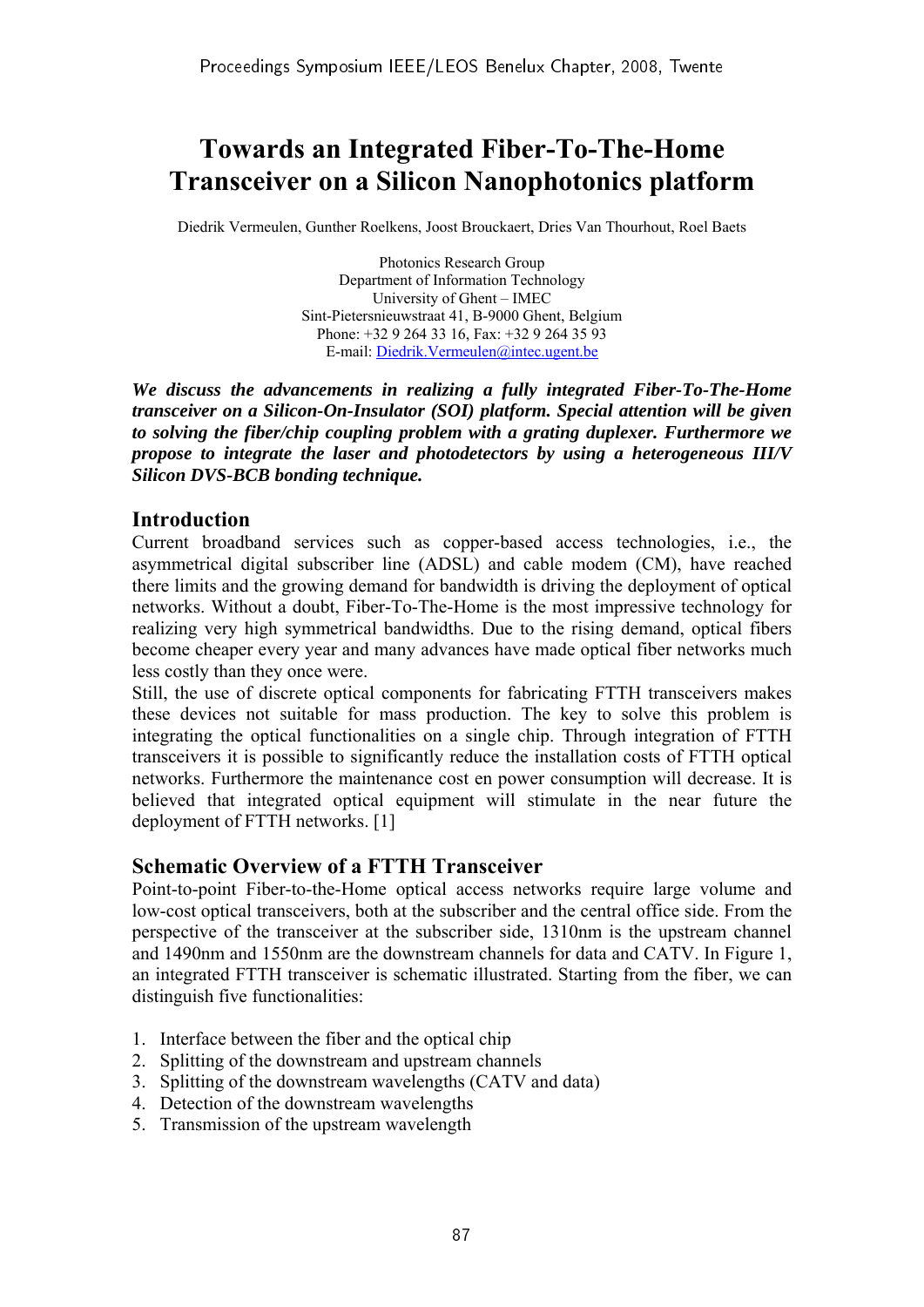Towards an Integrated Fiber-To-The-Home Transceiver on a Silicon Nanophotonics . . .



**Figure 1: Schematic overview of an integrated FTTH transceiver.** 

## **Silicon-On-Insulator**

Silicon-on-insulator technology has many advantages for the realization of photonic integrated circuits. First of all the platform is CMOS-compatible and due to the high refractive index contrast, the designs are very compact. Furthermore, out-of-plane coupling can be realized by the use of a diffractive grating [2]. This makes wafer scale testing feasible. By unifying these advantages it is possible to fabricate nanophotonic integrated circuits in large volumes at a low cost.

## **Fiber/Chip Coupling**

In order to couple and at the same time split the upstream and downstream wavelength bands, we use a 1-dimensional grating duplexer [3]. The working principle is shown in Figure 2. Under a certain angle of the optical fiber, the Bragg condition is fulfilled for both wavelengths  $\lambda$ 1 and  $\lambda$ 2 and the 2 wavelength bands will couple in opposite directions. The grating period, duty cycle and number of periods have been optimized using a particle swarm optimization algorithm, in order to achieve maximum coupling efficiency for both the upstream and downstream wavelength bands.



**Figure 2: Operation principle of a grating duplexer. λ1 represents the upstream wavelength band, λ2 represents the downstream wavelength band.** 

The duplexer has been designed in a way that the upstream band around 1310 nm is coupled in the forward direction and the downstream band around 1520 nm is coupled backwards. The measurement results of the grating duplexer are plotted in Figure 3. The period of the grating is 520 nm and the grating duty cycle is 40%. The etch depth is 70nm. The number of grating periods is 20. Index matching fluid was applied between the optical fiber facet and the grating duplexer to avoid reflections at the fiber facets and the fiber was tilted under an angle of 10 degrees. Standard single mode fiber was used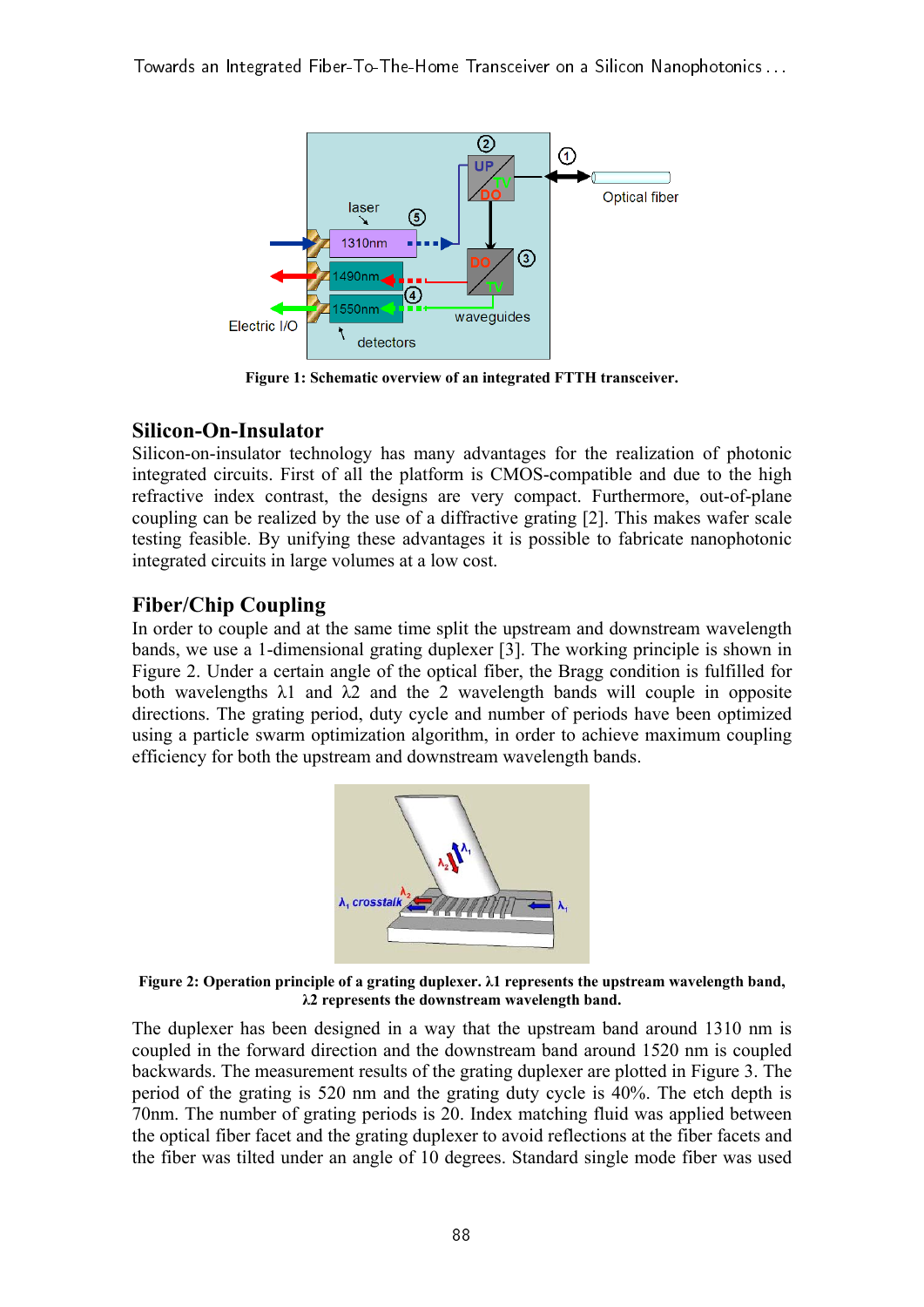for the experiments. The experiments were performed using TE polarized light. Making the grating duplexer polarisation independent can be done by using a two dimensional grating structure [3].



**Figure 3: Transmission spectrum of the grating duplexer for the upstream band (left graph) and the downstream band (right graph).** 

The coupling efficiencies of the central wavelengths are -6 dB for 1300 nm and -4 dB for 1520 nm. At the communication wavelengths 1310 nm, 1490 nm and 1550 nm the coupling efficiencies are respectively -7 dB, -6 dB and -8 dB. Decreasing these losses can be done by first depositing an extra silicon layer prior to defining the grating [4]. Simulations show that efficiencies of -1.9 dB are possible for both central wavelengths.

#### **Demultiplexing the 1490nm and 1550nm wavelengths**

Demultiplexing the downstream band is accomplished by using a planar concave grating demultiplexer (PCG) [5]. In order to avoid possible crosstalk from the grating duplexer as shown in Figure 2, we also have to filter the 1310 nm wavelength in both downstream channels. This was done by adjusting the free spectral range of the grating demultiplexer. Measurements of the grating demultiplexer are shown in Figure 4. The maxima of the transmission efficiencies are -5.4 dB for 1485 nm and -7.6 dB for 1542 nm and are limited by the Fresnel reflection at the Silicon/Air interface. The crosstalk at these maxima is about -30 dB and -40 dB respectively. Filtering of the 1310 nm channel is as good as -40 dB. Several techniques to reduce the insertion loss of this demultiplexer exist; for example with high reflectivity Bragg reflectors, as described in [6], the insertion loss can be reduced by 4 dB.



**Figure 4: Transmission spectrum of the planar concave grating demultiplexer.**